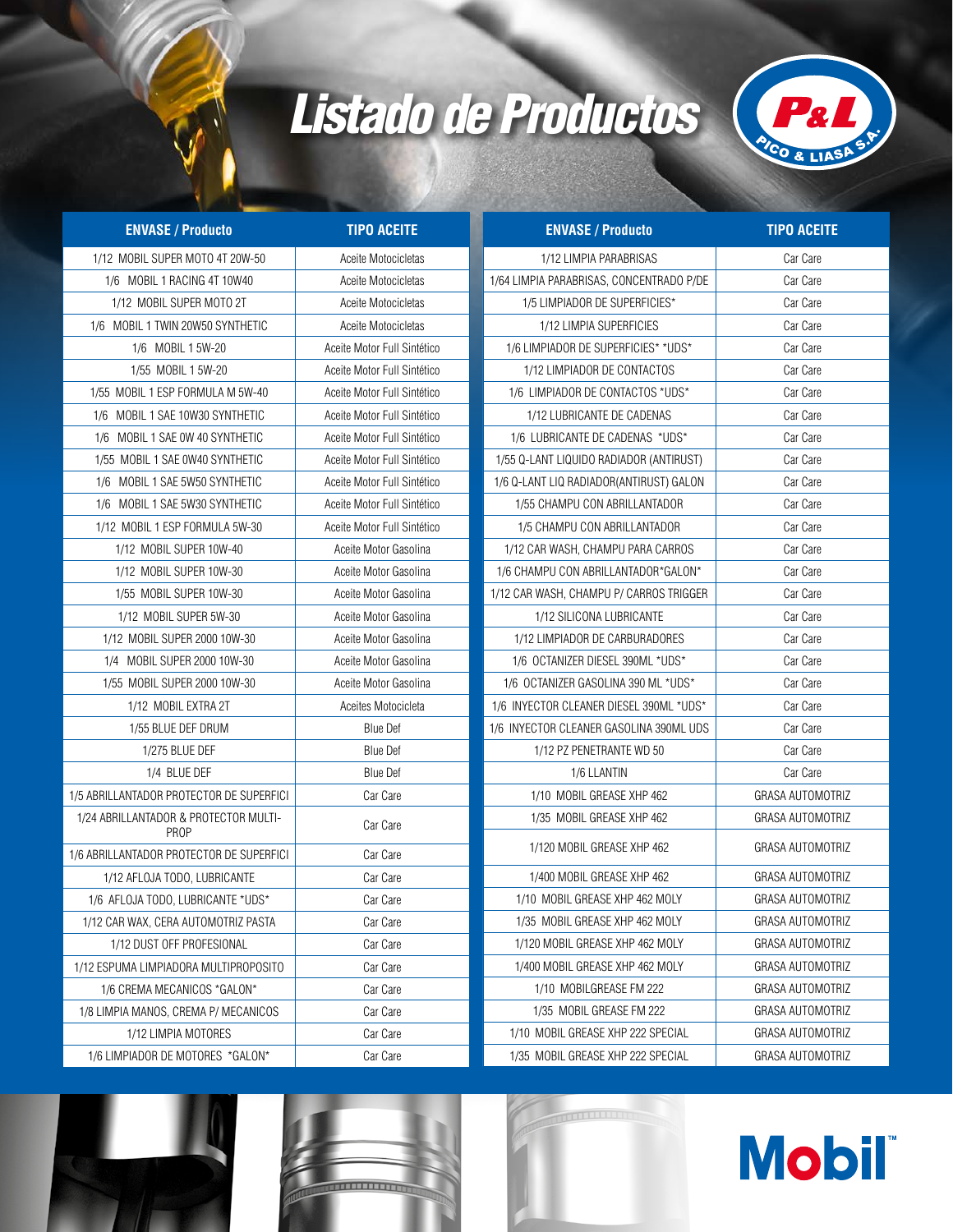## *Listado de Productos*



| <b>ENVASE / Producto</b>                     | <b>TIPO ACEITE</b>      | <b>ENVASE / Producto</b>                                         | <b>TIPO ACEITE</b>               |
|----------------------------------------------|-------------------------|------------------------------------------------------------------|----------------------------------|
| 1/120 MOBIL GREASE XHP 222 SPECIAL           | <b>GRASA AUTOMOTRIZ</b> | 1/55 MOBIL DELVAC 1300 10W-30 (API CK 4)                         | Motor Diésel                     |
| 1/35 MOBIL GREASE XHP 223                    | <b>GRASA AUTOMOTRIZ</b> | 1/5 MOBIL DELVAC MX 15W40 (API CI4 PLUS)                         | Motor Diésel                     |
| 1/10 MOBIL GREASE XHP 222                    | <b>GRASA AUTOMOTRIZ</b> | 1/12 MOBIL DELVAC MX 15W40 (API CI4 PLUS)                        | Motor Diésel                     |
| 1/35 MOBIL GREASE XHP 222                    | <b>GRASA AUTOMOTRIZ</b> | 1/4 MOBIL DELVAC MX 15W40 (API CI4 PLUS)                         | Motor Diésel                     |
| 1/120 MOBIL GREASE XHP 222                   | <b>GRASA AUTOMOTRIZ</b> | 1/55 MOBIL DELVAC MX 15W40 (API CI4 PLUS)                        | Motor Diésel                     |
| 1/120 MOBIL GREASE XHP 322 MINE              | GRASA AUTOMOTRIZ        | 1/5 MOBIL DELVAC 25W-50                                          | Motor Diésel                     |
| 1/35 MOBIL RONEX MP                          | <b>GRASA AUTOMOTRIZ</b> | 1/12 MOBIL DELVAC 25W-50                                         | Motor Diésel                     |
| 1/120 MOBIL RONEX MP                         | GRASA AUTOMOTRIZ        | 1/4 MOBIL DELVAC 25W-50                                          | Motor Diésel                     |
| 1/400 MOBIL RONEX MP                         | GRASA AUTOMOTRIZ        | 1/55 MOBIL DELVAC 25W-50                                         | Motor Diésel                     |
| 1/375 MOBIL GREASE GC 40                     | GRASA AUTOMOTRIZ        | 1/5 MOBIL DELVAC SUPER 1400 15W40                                | Motor Diésel                     |
| 1/12 MOBIL LIQUIDO P/FRENOS DOT 3            | Líquido de Frenos       | 1/55 MOBIL DELVAC SUPER 1400 15W40                               | Motor Diésel                     |
| 1/24 DOM LIQUIDO P/FRENOS 24/240 DOT3        | Líquido de Frenos       | 1/4 MOBIL EXTREME 15W-40                                         | Motor Diésel                     |
| 1/24 MOBIL LIQUIDO P/FRENOS DOT 4            | Líquido de Frenos       | 1/55 MOBIL ELITE 15W40                                           | Motor Diésel                     |
| 1/24 DOM LIQUIDO P/FRENOS 24/240 DOT4        | Líquido de Frenos       | 1/12 MOBIL OUTBOARD PLUS                                         | Motor Fuera de Borda             |
| 1/1 HIGH POWER FK - 220                      | Lubricador para cadenas | 1/55 MOBIL OUTBOARD PLUS                                         | Motor Fuera de Borda             |
| 1/6 MOBIL SUPER SYN 5W30                     | Motor                   | 1/55 MOBIL SUPER SYN 5W30                                        | Motor Gasolina                   |
| 1/55 MOBIL DELVAC 1230                       | Motor Diésel            | 1/6 MOBIL SUPER SYN 10W30                                        | Motor Gasolina                   |
| 1/5 MOBIL DELVAC 1240                        | Motor Diésel            | 1/55 MOBIL SUPER SYN 10W30                                       | Motor Gasolina                   |
| 1/12 MOBIL DELVAC 1240                       | Motor Diésel            | 1/12 MOBIL SPECIAL 40                                            | Motor Gasolina                   |
| 1/4 MOBIL DELVAC 1240                        | Motor Diésel            | 1/4 MOBIL SPECIAL 40                                             | Motor Gasolina                   |
| 1/55 MOBIL DELVAC 1240                       | Motor Diésel            | 1/12 MOBIL SPECIAL 20W-50                                        | Motor Gasolina                   |
| 1/5 MOBIL DELVAC 1250                        | Motor Diésel            | 1/4 MOBIL SPECIAL 20W-50                                         | Motor Gasolina                   |
| 1/55 MOBIL DELVAC 1250                       | Motor Diésel            | 1/55 MOBIL SPECIAL 20W-50 (API SN)                               | Motor Gasolina                   |
| 1/55 MOBIL DELVAC 1630 SAE 30                | Motor Diésel            | 1/3 MOBIL SUPER 10W-40                                           | Motor Gasolina                   |
| 1/5 MOBIL DELVAC SYNTHETIC ATF               | Motor Diésel            | 1/3 MOBIL SUPER 10W-30                                           | Motor Gasolina                   |
| 1/55 MOBIL DELVAC SYNTHETIC ATF              | Motor Diésel            | 1/12 MOBIL SPECIAL 10W-40                                        | Motor Gasolina                   |
| 1/5 MOBIL DELVAC 1 ESP 5W40                  | Motor Diésel            | 1/55 MOBIL SPECIAL 10W-40 (API SN)                               | Motor Gasolina                   |
| 1/4 MOBIL DELVAC 1 ESP 5W40                  | Motor Diésel            |                                                                  |                                  |
| 1/55 MOBIL DELVAC 1 ESP 5W40                 | Motor Diésel            | 1/55 FLEET CHARGE CLIAMTIZADO 33%                                | Refrigerante                     |
| 1/5 MOBIL DELVAC 1300 SUPER 15W40 (API CK4)  | Motor Diésel            | 1/55 FLEET CHARGE COOLANT (50%)                                  | Refrigerante                     |
| 1/6 MOBIL DELVAC 1300 SUPER 15W40 (API CK4)  | Motor Diésel            | 1/55 FLEET CHARGE NEW A/F                                        | Refrigerante                     |
| 1/4 MOBIL DELVAC 1300 SUPER 15W40 (API CK4)  | Motor Diésel            | 1/55 FINAL CHARGE GLOBAL EL                                      | Refrigerante                     |
| 1/55 MOBIL DELVAC 1300 SUPER 15W40 (API CK4) | Motor Diésel            | 1/55 FINAL CHARGE ELF 50/50                                      | Refrigerante                     |
| 1/5 MOBIL DELVAC 1300 10W-30 (API CK 4)      | Motor Diésel            | 1/55 SIERRA PG ANTIFREEZE                                        | Refrigerante                     |
| 1/6 MOBIL DELVAC 1300 10W-30 (API CK 4)      | Motor Diésel            | 1/55 SIERRA PG ANTIFREEZE 50/50                                  | Refrigerante                     |
| 1/35 MOBIL GREASE XHP 222 SPECIAL            | GRASA AUTOMOTRIZ        | 1/55 ALL WEATHER EMB EG 33%<br>1/35 MOBIL GREASE XHP 222 SPECIAL | Refrigerante<br>GRASA AUTOMOTRIZ |